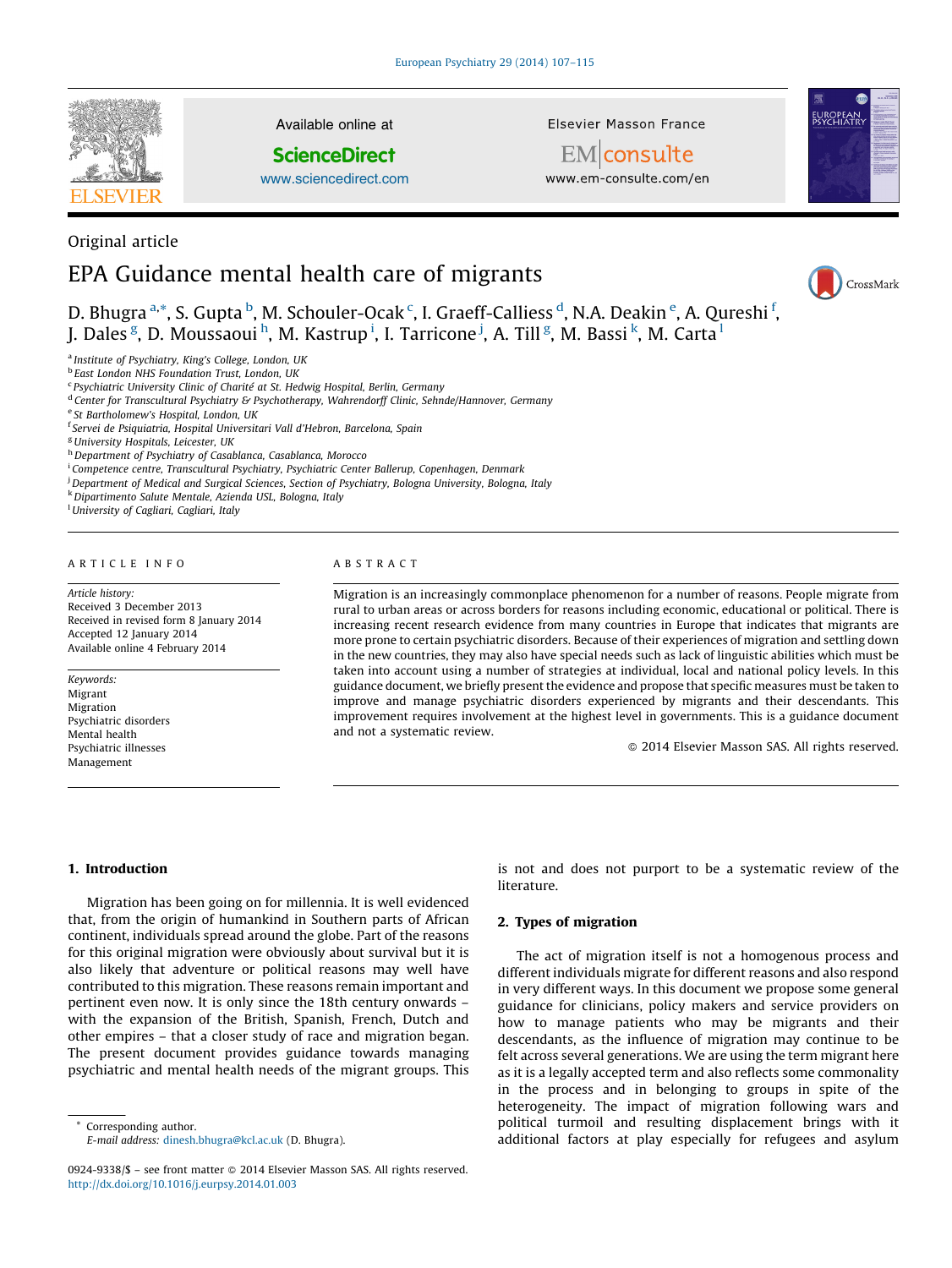seekers [\[19\].](#page-7-0) Migration can be to another country or can be within the same country, moving from a rural to an urban area or vice versa. Migrants may get pulled towards the new setting through various pull factors, such as educational or economic growth or personal factors, or they may be pushed out of a country due to push factors, such as political, poverty, terrorism, displacement, war or religious factors [\[83\]](#page-8-0). Individuals can be primary migrants, i.e. they are the first ones to migrate, and then they may get others to follow over in subsequent waves, who will be then seen as secondary migrants. Similarly, stresses experienced by primary migrants will be very different from those experienced by secondary or even tertiary migrants. Primary migrant may have more stresses in settling down whereas secondary migrants may well have additional support available through the primary migrant. In Western Europe, often there is seasonal migration of labour for farming purposes. This may occur annually or several times a year depending upon the seasonal requirements. This seasonal migration will raise issues of adjustment not only for migrants but also for those left behind. Group migration may carry with it an element of social support and social capital but it may also be more stressful if they have to look after the family's needs as well. Voluntary or forced nature of migration will also affect subsequent settling down and acculturation.

# 3. Impact of migration

The impact of migration should be seen on various levels – on the individuals who migrate, on the families and individuals they leave behind or bring with them, on the culture and community they move to and the cultures and communities they leave behind. The process of migration can be roughly divided into three arbitrary stages: pre-migration, migration and post-migration [\[6,12\]](#page-7-0) which may have a degree of overlap. Pre-migration is the period when the individual, singly or as a group, decides to migrate and then prepares themselves to do so, using financial, legal and political resources. Migration itself is the actual stage of moving across boundaries. The post-migration period can last for the lifetime of the individual and may well affect the next generations of descendants. At an individual or community level, the postmigration period will be important for the individual to adjust and settle down. At this stage there may be processes of acculturation which may lead to assimilation or deculturation (which means losing their own cultural values) [\[2\]](#page-7-0). These processes of acculturation as described by Berry [\[2,4\]](#page-7-0) are incredibly helpful in trying to understand individual migratory experiences. Some authors [\[71\]](#page-8-0) have given the analogy of the striped zebra, where individuals keep both the old and new cultures in parallel. In different cultures different terms will be used to describe these experiences. For example, in Canada and South Africa the concept of rainbow nation, in the USA melting pot and in the UK the ideas of multi-culturalism are used. It is important to be aware of these processes of adjustment and acculturation which will affect settling down and contributing to the new society and these will also influence new society's attitudes towards migration.

#### 3.1. Impact on individuals

Berry and colleagues  $[2-4]$  suggest a framework which suggests that individuals may choose to keep their own cultural values or norms or acquire the new culture's identities and characteristics. However, families may acculturate at different rates. Not surprisingly, the process of acculturation is affected by economic, educational, social, psychological, physical and cultural factors. Individual factors such as gender, gender role expectations, generation they belong to, culture of origin, language proficiency in the new society, social and economic factors, religion, educational status, etc. will contribute in different ways to the processes of acculturation and adaptation as well as postmigration adjustment.

Hofstede [\[51\]](#page-7-0) describes various dimensions of culture's characteristics. These dimensions are: collectivism/individualism; feminine/masculine; long-term orientation of the members of the culture's distance from the power and avoidance of uncertainty. Bearing in mind that not all members of a culture will have all these dimensions or characteristics, it is useful for the clinician to remember that these dimensions may well interact with similar or different dimensions in the new culture. Thus acculturation becomes a more complex phenomenon than previously thought.

It is well established that migrants make huge contributions to the local culture and economy as well as to the economies of the countries or regions they originate from. Migrants worldwide remit back billions of dollars to families (300 billion US dollars worldwide and 7 billion US dollars to Morocco alone), thus contributing heavily to these regions and to the local GDP in a positive manner.

#### 3.2. Migration and stress

The process of migration can lead to a whole spectrum of mental health disorders, e.g. psychoses, PTSD, common mental disorder (CMDs), eating disorders, suicidal acts, etc. The research evidence for prevalence of psychosis is the strongest (see [\[54\]](#page-7-0) and also below). Multiple factors and complex interactions will determine the post-migration adjustment and the outcome of migration. Stress can result from the actual process of migration as well as post-migration adjustment.

#### 4. Development of the guidance document

European Psychiatric Association decided to produce Guidance documents on a number of topics and this topic was selected following discussions within the Guidance Committee. This guidance document was developed with reference to the current knowledge based on existing policy documents issued by relevant bodies. Various international and European experts in the field were consulted. Following a two-day meeting in London, contributions were sought from a number of researchers and clinicians. There are very few systematic reviews and it was decided to gather evidence from experts who also contributed to the writing of the paper. We deliberately chose not to follow systematic reviews but the views of researchers and clinicians. Studies such as EUGATE have chosen very narrow focus by concentrating on legal migrants who are limited to working age and have regular income which are specifically narrow criteria as majority of migrants will move from poor to rich countries and may not find jobs easily. Furthermore, migrants moving across countries carry with them specific challenges. Italian migrants to Switzerland although moving from one developed country to another will also carry with them certain stresses. A literature search was conducted using the electronic databases; all EBM reviews, EMBASE, Medline and PsychInfo. The search was conducted using terms: migration, migrant, refugee, asylum seeker, race, ethnic, mental illness, mental health, psychiatric illness, psychiatric disorders, psychiatric interventions, psychotherapy, intervention or therapy. These terms were used under keywords in OVID. The inclusion criteria were: published in English, and specific for migrants, refugees, asylum seekers, and migration. This combination produced 538 papers which were subsequently reduced to 10 when further limits on the date of publication were introduced. Of the 10 publications, two turned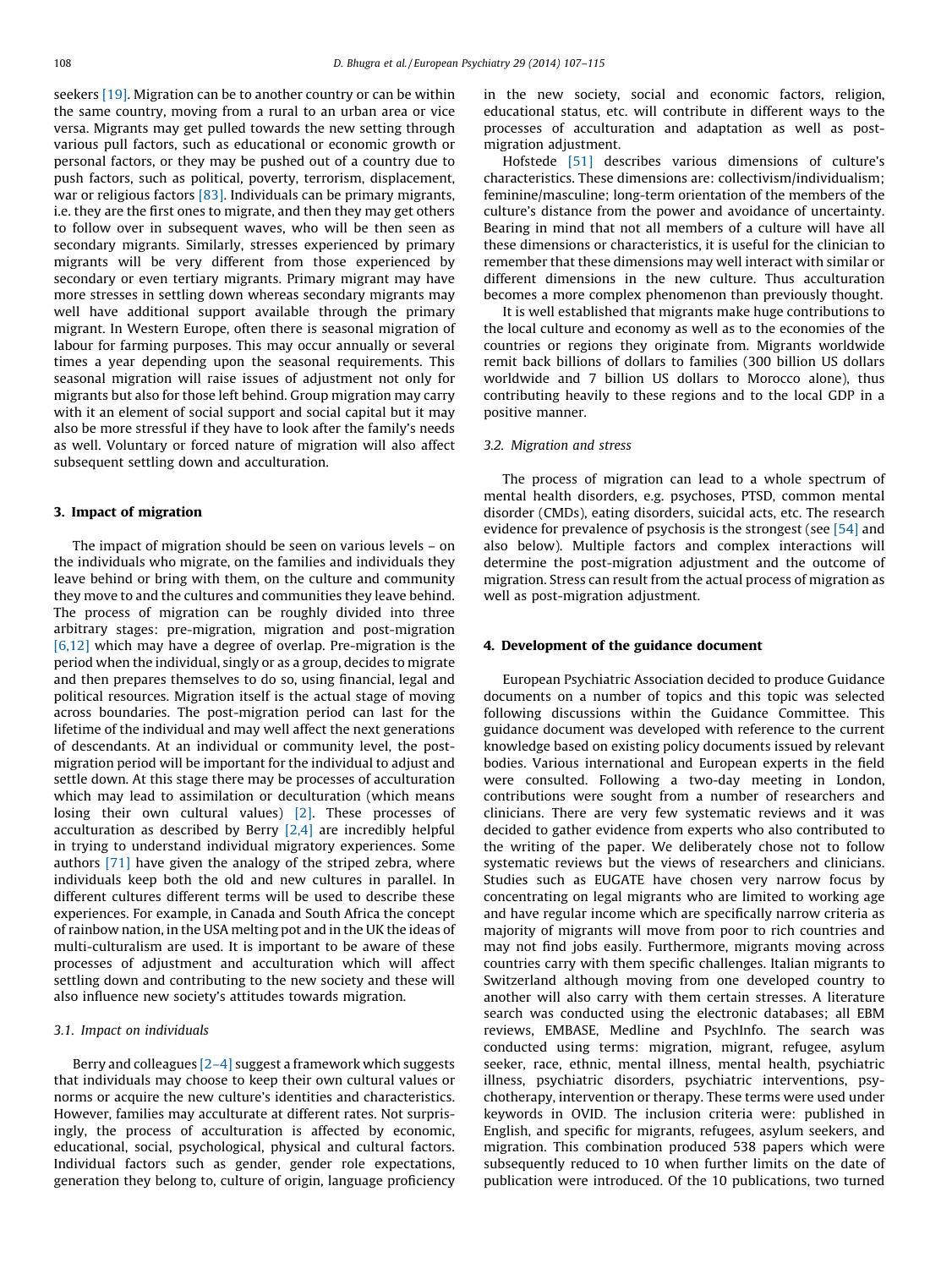out to be chapters in the same book, so these were dropped. The papers were screened and due to constraints of space and also as we were not carrying out a structured systematic review, we selected papers which had something significant to say. It was decided not to use other languages for a number of reasons – firstly as the main language of the EPA activities is English. Secondly, it was not possible to gather accurate translations which could be compared across countries at such short notice. Additionally, we looked at secondary references from key papers and grey literature was searched by hand using existing publications. We also checked web sites of some psychiatric organisations especially focusing on English speaking countries to collect relevant information. The document was then circulated to the members of the EPA Guidance for their comments and was amended accordingly. Then the document was submitted to the EPA Board who approved it and their suggestions were taken into account.

#### 5. Background–Migration and mental disorders

We shall very briefly summarise some of the research findings on certain psychiatric illnesses. Several factors, such as attachment patterns, development, infections and cannabis, etc., are also factors in the countries of origin.

## 5.1. Migration and psychosis

In a classic study, Odegaard [\[74\]](#page-8-0) observed that rates of schizophrenia among Norwegian migrants to the USA were higher than those who lived in Norway. He attributed this increase to emigration but he also noted that this increase occurred 10– 12 years after migration, suggesting that there may be other reasons for this increase. In the UK, rates are particularly high among young Caribbean men, especially British-born young men – 18 times higher in one study (see [\[54\]](#page-7-0) for a review, see also Liu and Cheng [\[64\]](#page-8-0)). In the Netherlands, Moroccan migrants are up to 7 times more likely to have developed schizophrenia. However, they hail from the Rif region in the north of Morocco, which is a very poor and deprived region with a rigid and patriarchal culture.

Cantor-Graee and Pedersen [\[30\]](#page-7-0) noted that the risk for mental illness was as high for second-generation immigrants as it was for non-immigrants and observed that this increased risk could not be explained by urbanisation of birthplace or parental characteristics. Higher risk for psychosis was reported among immigrants from Caribbean (Caribbean black) to the Great Britain [\[15,42,46,93\],](#page-7-0) among immigrants from Surinam, the Dutch Antilles and Morocco in the Netherlands [\[103\]](#page-8-0) and among immigrants from Australia, Africa and Greenland in Denmark [\[32\]](#page-7-0). In a meta-analysis by Cantor-Graae and Selten [\[31\]](#page-7-0), relative risk of 2.7 for schizophrenia  $(95\% \text{ CI} = 2.3 - 3.2)$  was found in the first generation which increased to 4.5 (95% CI =  $1.5-13.1$ ) in the second generation. Their analysis showed that the relative risk for schizophrenia among immigrants from developing countries was 3.3 (95%  $CI = 2.8 - 3.9$ ). They showed that based on skin colour, black migrants had a risk nearly five times: 4.8 (95% CI = 3.7–6.2). Thus, they note that different migrant groups from different economic backgrounds show significant heterogeneity.

Ethnic density has been shown to be an important factor in understanding the elevated rates of schizophrenia in some immigrant groups [\[8,27\].](#page-7-0) Bhugra [\[8\]](#page-7-0) postulated that cultural congruity, when people with similar cultural values live close to one another, may be more important in this respect. Further work is urgently needed to map cultural congruity and ethnic density with epidemiological data [\[20\]](#page-7-0). To summarize, immigrants have a strongly increased risk for schizophrenia, which is associated with psychosocial stress factors such as social isolation and exclusion [\[31,105\].](#page-7-0) Perceived discrimination and self-discrimination [\[104,106\],](#page-8-0) exposure to individual social adversity such as markers of disadvantage as well as area-level factors such as ethnical density [\[91\],](#page-8-0) and neighbourhood deprivation and social strain [\[96\]](#page-8-0) need serious consideration.

## 5.2. The role of social and economic inequalities

It is often difficult to untangle the impact and the role which social factors and inequalities play in the genesis or perpetuation of mental illness.

According to the Fourth National Survey in the UK [\[69\]](#page-8-0), one in eight ethnic minority people experiences some form of racial harassment in a year. Repeated racial harassment is a common experience, including physical attacks on self or property. One-fifth of the sample report being refused a job for racial reasons and only a few believed that there was no racial prejudice among employers. One in four whites reported prejudice against Asian people and one-fifth against Caribbean people.

In the UK, African-Caribbeans are three to five times more likely than white people to be admitted to a psychiatric hospital with a first diagnosis of psychosis [\[54\]](#page-7-0). They also have more complex and possibly coercive pathways into professional care in that they are admitted and treated compulsorily, they also report greater levels of dissatisfaction with services but it is not a clear cause and effect [see [\[54\]](#page-7-0) for detailed discussion].

Studies from the countries of origin do not support increased rates there and so bring the migratory and post-migratory factors under greater scrutiny [\[14,48,67\].](#page-7-0) There is some indication that rates of schizophrenia are not similar worldwide and there can be some regional variations in local populations [\[89\].](#page-8-0) Historically, higher rates of mental illness have also been reported among the UK Irish population [\[35,37\]](#page-7-0) who experience little language difficulties.

Ethnic density may be a protective factor and has been inversely linked to the prevalence of schizophrenia in migrant communities according to some studies [\[27,55,92,103\],](#page-7-0) but not in all [\[36\]](#page-7-0). The increased rate of schizophrenia in second/third generations of descendants of migrants is difficult to explain. It is unlikely that the causation is biological as the evidence is not very strong. It is possible that social and demographic factors or acculturative processes may be contributing to vulnerability. A discrepancy between achievement and expectation may be a contributory factor [\[86\].](#page-8-0) This gap between achievement and expectation was highest for black African-Caribbean cases than all other groups (i.e. black African-Caribbean controls, white cases and controls) [\[86\]](#page-8-0). Although various biological factors have been hypothesised in aetiology, such as intra-uterine infection in a population susceptible to local infections, relative poor nutrition, use of cannabis and psychoactive substances, obstetric complications and flu epidemics, the findings are not conclusive except for the use of cannabis in vulnerable individuals. Thus, socio-cultural problems around identity, intergenerational differences, ambivalence towards both host and originating cultures, and dysfunctional acculturation, complicated by cumulative discrimination and racism (both overt and covert), may well prove to be significant factors in contributing to the stresses experienced by these groups and deserve further detailed exploration.

The theory describing social defeat is not dissimilar to the achievement-expectation hypothesis. Social isolation and cultural congruity are also likely candidates, as are abnormal attachment patterns and separation from fathers for longer than 4 years. This separation is more from fathers rather than mothers indicating that attachment patterns and role models may play some role which need further investigation.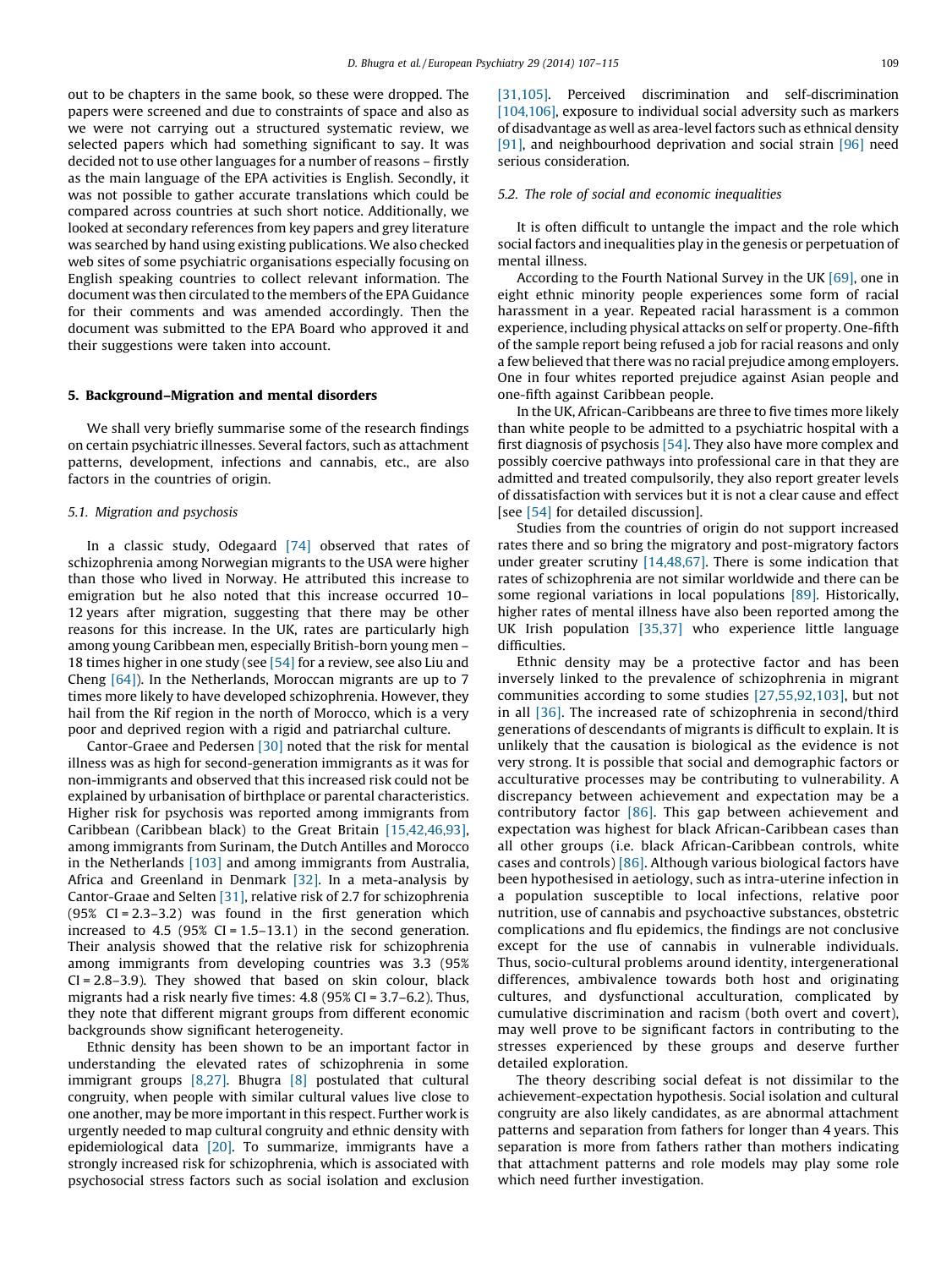# 5.3. Migration and affective disorders

The prevalence of depression varies between 4.2–29.5% in different countries [\[90,109,110\]](#page-8-0) indicating that there may be different ways depression can appear across cultures. The worldwide lifelong prevalence of depression is estimated to be 5.8% for men and 9.5% for women [\[111\]](#page-8-0). In a meta-analysis by Swinnen and Selten [\[98\]](#page-8-0) regarding migration as a risk factor for affective disorders (including bipolar disorders), a slight increase of risk for affective disorders was found, but no evidence for an increase in unipolar depressive disorders was found. In a cross-sectional study of a multi-ethnic working population, Sieberer et al. [\[94\]](#page-8-0) found that first- and second-generation female migrants were more likely to suffer from depressive features compared with nonmigrant females. Interestingly there are low rates of treatment for depression among Caribbean people. It can be argued that variations in language and the fact that several languages do not have words describing depression, the standard diagnostic tools may miss these. As a possible trigger for depressive disorders, conflicts concerning migration  $[5]$ , acculturation in the families [\[80\]](#page-8-0) which may occur at different rates and may contribute to cultural conflict and poor support in the new country  $[45]$  may act as precipitating factors. In some cultures depression may be seen as part of life's ups and downs not needing medical intervention but religious approaches [\[16\]](#page-7-0).

# 5.4. Common mental disorders

The findings are mixed for differences in prevalence of common mental disorders and rates are elevated in every migrant group. Two major UK studies found differences in the prevalence of depression: the ONS National Study of Psychiatric Morbidity did not find any evidence of raised rates in black groups [\[53\]](#page-7-0) while the Ethnic Minority Illness Rates in the Community [EMPIRIC] observed 60% higher prevalence in black compared with the white group  $[108]$ . This may reflect variations according to time. As in many languages there are no words to describe or define depression, it may not be easily diagnosable. Smaller studies have found raised rate in some groups with possibly higher somatisation disorders [\[87\]](#page-8-0). Most research on PTSD is in migrants or refugee and asylum groups, and a review found PTSD to be ten times more likely in these groups than the general population [\[10,41\]](#page-7-0). There may be some overlap with psychosis (15–40%) and of greater risk of common mental disorders (also see [\[33,47\]\)](#page-7-0).

#### 5.5. Migration and addictive disorders

The increased use of alcohol and various illicit substances have been linked to specific migrant populations [\[38,39\].](#page-7-0)

Cultural explanations on the one hand and cultural barriers on the other can contribute to tensions between the migrants and the new countries. An example of cultural influences is the use of Khat in the Somali and Ethiopian migrant communities in some European countries has raised serious issues about how to manage this kind of addictive behaviour [\[23\].](#page-7-0) These differences need to be tackled by providing the right information [\[77,78\]](#page-8-0). Different explanatory models used by different cultural communities need to be understood so that any interventions put in place are culturally appropriate. For example, studying the explanatory models of addictive behaviour among Turkish and German youths in Germany it was found that German but not Turkish youths clearly differentiated between illegal drug abuse and the abuse of alcohol and nicotine. Nearly half of all Turkish youths rejected central medical concepts such as ''physical dependence'' or "reduced control of substance intake" [\[77\]](#page-8-0). Preventive work is necessary but must take into account cultural variations and explanatory models. Even when people migrate within broadly similar cultures there are variations noted as in the case of Finnish migrants to Sweden who are twice as likely to be admitted in comparison with the local population [\[50\]](#page-7-0).

#### 5.6. Migration and suicidal behaviour

Suicidal and self-harm behaviour appears to vary with ethnicity and sex. Asian men have lower rates of suicide in UK than white men [\[7\]](#page-7-0); Asian women, particularly in the younger age group, have higher rates, but this might be changing [\[24\]](#page-7-0). These gender differences may reflect cultural conflict for women who may find it difficult to meet gender role expectations from their families. They may be expected to behave in traditional manner at home and elsewhere whereas new community may expect them to be behaving like majority female group. Asian men also tend to drink more heavily which may reflect another kind of self-harming behaviour. Many Asian immigrant communities have maintained their cultural identity and traditions even after generations of overseas residence. Pressures are intensified for young Indian women, given their rigidly defined roles in Indian society: submission and deference to males and elders, arranged marriages, the financial pressures imposed by dowries, and ensuing marital and family conflicts [\[7\].](#page-7-0) Rates of completed suicide vary across different migrant groups. Lower rates of suicide in the black Caribbean group have been reported, but higher for Surinamese immigrants to the Netherlands [\[29\]](#page-7-0). Studies have found higher rates of suicide in migrants to Sweden, particularly secondgeneration groups [\[49\]](#page-7-0). There is evidence of higher rates of suicide among young South Asian women in the UK and among young Turkish women in Germany, Netherlands and Switzerland [\[101\].](#page-8-0)

Numerous studies have reported highly elevated rates of suicide as well as of suicide attempts amongst young migrant women [\[18,25,28,43,62,63,76,85,100–102,112\]](#page-7-0). Like the South Asian populations in the UK, the attempted rate of suicide among men of Turkish origin was lower compared with Turkish women. In Switzerland, women of Turkish origin had the highest rate of attempted suicide [\[28\]](#page-7-0). Risk factors include familial problems and pressure from the community and culture conflict [\[9,21\]](#page-7-0). Young women may find themselves trapped, with male values dictating how they behave. Young males may similarly be attracted to alcohol, drugs and gangs in order to fortify their identities.

Eating disorders: acculturation can produce elevated rates of eating disorders among migrants. In various studies it has been reported that some migrant teenagers are more likely to develop eating disorders compared with native populations [\[10,17\]](#page-7-0) which depends upon the cultural concepts of the self  $[70]$ . As noted above, the socio-centric self may encourage people to behave in different specific ways, thereby creating further conflict with others around oneself.

## 6. Migration and vulnerable groups

## 6.1. The elderly

Migration can affect the elderly in various ways. Apart from the usual reasons and motives, they may have to migrate due to their dependent status and may leave established networks of support behind and may find it difficult to develop new circles of friends. Another group is those who grow older in the new country. Boneham [\[26\]](#page-7-0) highlights multiple jeopardy of aging migrants caused by ageism, racism, gender disparities, restricted access to health and welfare services and class struggle. This is primarily true for those from the black and minority ethnic groups [\[84\].](#page-8-0) In a Survey of Health, Ageing and Retirement in Europe (SHARE), a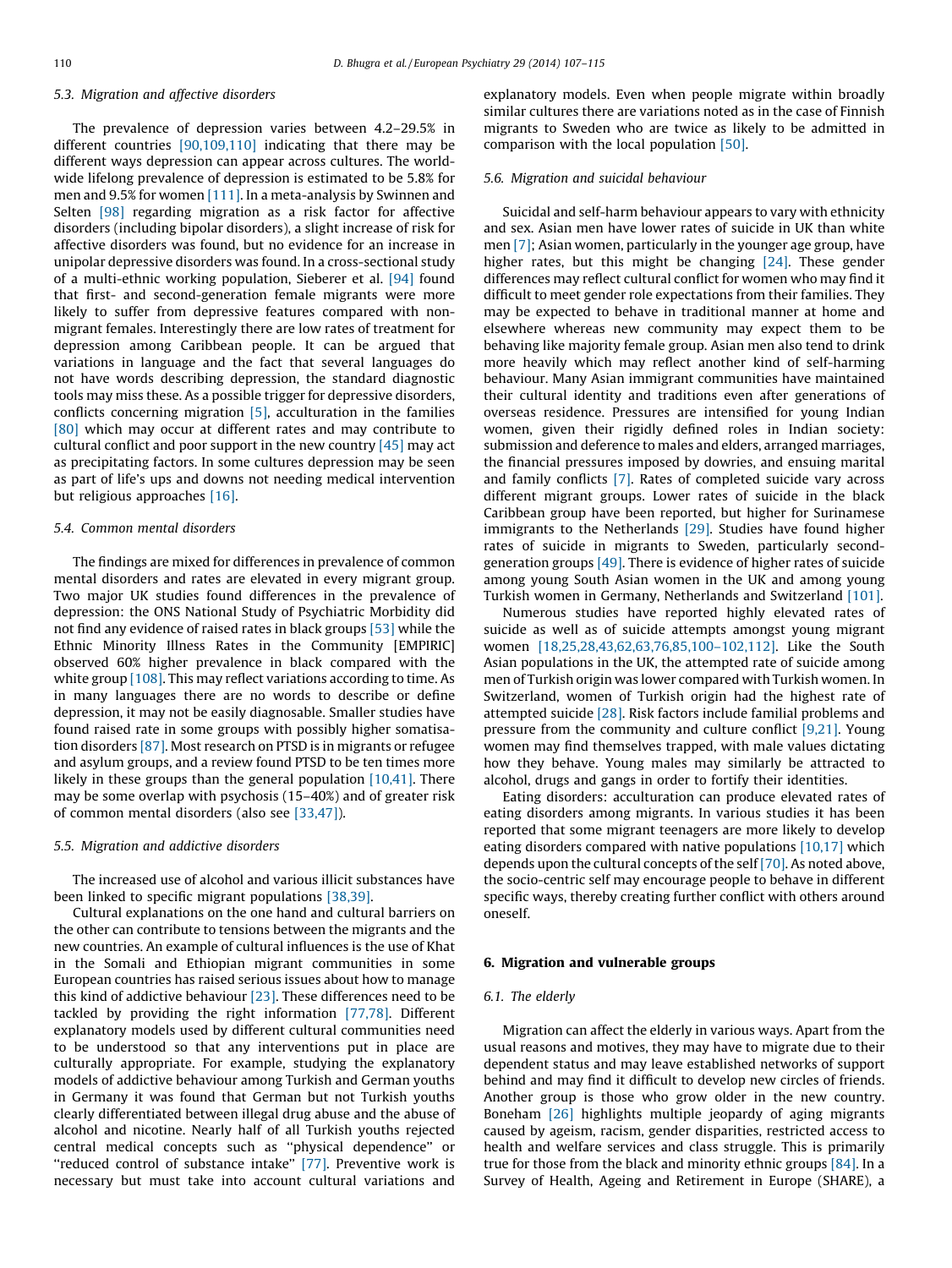cross-national, multidisciplinary, household-based panel survey using nationally representative probability samples ( $n = 28,517$ ) of 11 European countries of the non-institutionalized population aged 50 years and older depression was measured  $[1]$ . The influence of migration status on the prevalence of depression was significantly greater in Northern and Western Europe, compared to Southern Europe. A higher prevalence of depression in first-generation immigrants aged 50 years or older, together with relevant geographical variation, was found. This difference was not due to other known predictors of depression at an older age [\[1\]](#page-7-0).

## 6.2. Migration and dementia

The elderly population of immigrants is increasing in most European countries, butimmigrant patients are under-represented in dementia assessment and care [\[56\]](#page-7-0). The reasons can be seen in different cultural perceptions of ageing and dementia and lack of knowledge among immigrants about the available support. The interpretation of cognitive test results may be a major challenge [\[73\]](#page-8-0). In London the prevalence of dementia among immigrants was estimated at 17.3% probably due to cardiovascular co-morbidity [\[79\]](#page-8-0). An increased frequency of diabetes type-2 was found as well as nearly twice the prevalence of dementia among Turkish migrants to Denmark [\[88\]](#page-8-0) who also noted that Mini Mental State Examination could be used as a screening tool but with modifications for those who were illiterate and poorly integrated.

## 6.3. Common mental disorders in elderly migrants

Among older adults, depression is associated with being female, having poor physical health (especially chronic) and functional deficits, low income, poor housing, isolation and low family and social support [\[65,68,95\]](#page-8-0). Paradoxically a study looking at the elderly in Thailand showed that those elders whose children had out-migrated showed lower levels of depression which increased if one child stayed with them or moved back with them [\[107\]](#page-8-0). This observation needs further exploration. It may be that these elder individuals feel they need their space or that their children have not moved out of the country so nearness remains possible.

Social groups, day centres and residential placements for older adults from ethnic minorities are often lacking. Culture-specific services may have advantages in engaging people from specific cultures but may also create a sense of isolation. Perhaps the best models of service delivery are a mixture of the two – specific specialist and general specialist services. This means that services for the elderly may be required with separate training but equally that general adult psychiatrists need to be aware of the specific needs of older patients.

Finally, the plights of many elderly people left behind by migrating families and the ensuing stress on both parties need acknowledgement. The complexity of relationships and social capital must be taken into account. Rapid expansion and access to social media has made the contact regular and relatively easier. Even in low- and middle-income countries, penetration of access to mobile telephones is impressive making it easier for those migrating to keep in touch with the families and friends left behind.

# 6.4. Migration and its effect on child mental health

Various factors will impact on the outcome of migration in children. Their experiences will be moulded by factors such as whether migration occurs with parents and family, separation from one or both parents (due to either migration of the parents or of the child), who they are cared for and where they migrate to. Migration can range from seasonal migration of parents or youngsters for work away from home, serial migration of family members, parental migration without the children, family migration, etc. Children can be lone migrants seeking better education or occur because of factors related to safety. Trafficked children have special needs and these are discussed further below.

Adjustment to the new cultures may well vary. They may have difficulty forming attachments and coping with losses and reunion with families after a period of time. At times older children may end up looking after younger siblings. Parents themselves may also suffer the consequences of separation, e.g. guilt and loss. Children, especially girls who are separated from families, are particularly vulnerable to physical, emotional and sexual abuse as well as exploitation.

Vollebergh et al. [\[107\]](#page-8-0) did not find higher rates of mental illness in migrant children in the Netherlands. However, immigrant parents reported more problems in their daughters than nonimmigrant parents in the Dutch study. Isolation can lead to problems such as poor academic achievement and substance misuse. Kupersmidt and Martin [\[57\]](#page-7-0) found elevated levels of pathology: 59% of the children revealed one or more psychiatric disorders, the commonest being anxiety related (50%) among Mexican-American children. Anxiety may reflect a normal response to psychosocial pressures such as constant mobility, poor social ties, living in poverty. Migration was found to be a risk factor for mental illness along with age, sex and socio-economic status in a German study [\[52\].](#page-7-0) Parenting styles are strongly influenced by culture and thus may vary and could be misinterpreted as maltreatment. In some cultures, parents feel that if they became too controlling local social services will step in and take the children away so they become too lax, leaving the children to manage on their own in gangs. Factors such as language barriers, attitudes faced in the community and school, integration attained by the family in general, residency status and intergenerational differences may all play a role.

Children of parents who develop mental illness are faced with other problems such as caring for them, interpreting their needs and negotiating with service providers, thereby affecting their own growth and development. These responsibilities may well affect their peer relationships and educational development.

#### 6.5. Refugees and asylum seekers

Perhaps the most affected and vulnerable groups are refugees and asylum seekers. The 1951 Geneva Convention defines a refugee as someone who has 'a well-founded fear of being persecuted for reasons of race, religion, nationality, membership of a particular social group or political opinion, is outside the country of his nationality and is unable or owing to such fear, is unwilling to avail himself of the protection of that country...'. A further distinction of 'asylum seeker' is made for people who have left their country of origin, have applied to be recognized as a refugee and are awaiting a decision from the new society. Currently, there are over 20.8 million 'people of concern' to the United Nations, and about 40% of these are refugees. According to the United Nations High Commissioner for Refugees in 2005, there were some 668,000 applications for asylum or refugee status in the industrialized world, the majority to Europe (374,000). The USA is followed by the UK and France with the largest number of asylum applications overall but numbers are starting to fall (United Nations High Commissioner for Refugees. Basic facts, 2006. Available at: [http://](http://www.unhcr.org/cgibin/texis/vtx/basics) [www.unhcr.org/cgibin/texis/vtx/basics\)](http://www.unhcr.org/cgibin/texis/vtx/basics).

Forced migration can contribute to a sense of depression by the attitudes of the host countries. After the initial relief of postmigration arrival in a safe haven, it is not uncommon for frustration and disillusionment to set in. Protracted asylum procedure can be a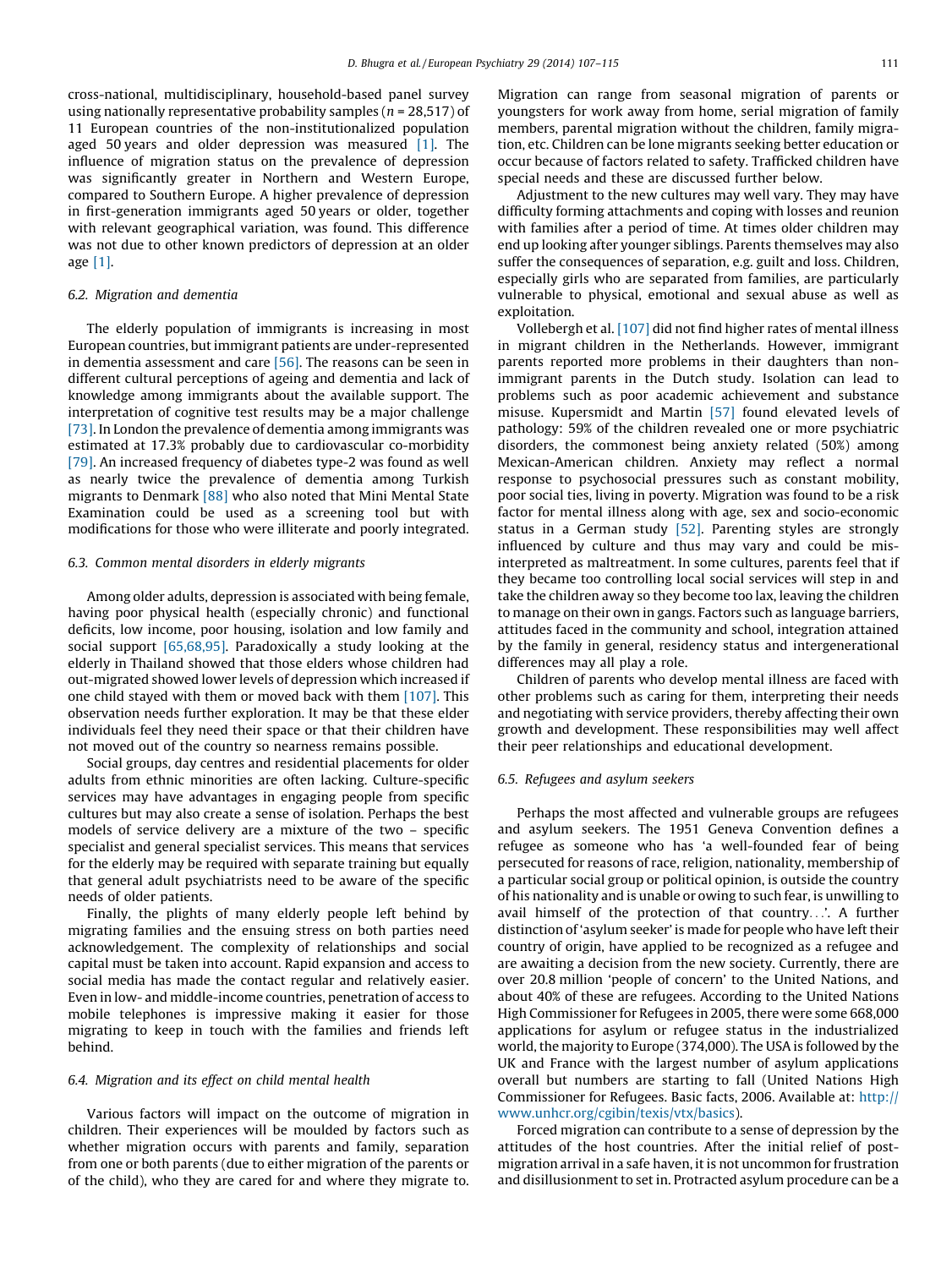risk factor for developing psychiatric problems [\[58,59\]](#page-7-0). Experiences of being a refugee or asylum seeker may be influenced by gender. Men may be primary asylum seekers and may have escaped from the army or may have been involved in political activism. For example, women may undergo repeated sexual assaults and men may feel unable to help themselves or others affecting their self-esteem.

The most common disorders are those characterized by anxiety and depression, such as post-traumatic stress disorder (PTSD) and major depression, reflecting the experience of trauma and loss that these populations experience. It is worth remembering that sometimes PTSD is over-diagnosed whereas the underlying problems may simply be due to anxieties around families left behind or guilt at having migrated. Post-traumatic disorders are often high (reported rates vary between 3–86%) in those fleeing troubled regions, physical and sexual violence, torture, loss of family members and persecution. Recent meta-analysis concluded rates of common mental disorders (CMD) are twice as high in refugee populations as in economic migrants (40% vs 21%) [\[61\].](#page-8-0) Refugees are 10 times more likely to have PTSD than age-matched native populations in the countries surveyed  $[41]$ . Substance abuse and self-harm are also commonly reported. The risk of PTSD and CMD in asylum groups increases with length of stay in detention [\[58,81\]](#page-7-0) and with unemployment, absence of family support and complicated asylum processes [\[59\]](#page-7-0). Asylum seekers may be less likely to engage with health services [\[58\]](#page-7-0) and access blocked by multiple barriers. The traumatic experiences of trafficked women have been compared with torture and other forms of ill-treatment [\[75\]](#page-8-0). Domestic legislation and international co-operation must be considered in order to meet the clinical and social needs of these individuals.

# 6.6. Refugee children

Children themselves may be refugees and seeking asylum or they may be accompanying adults who may be refugees or those who have been separated from their parents. They may appear mature beyond their age in some settings yet immature in others thus leading to problems in age-recognition and appropriate placement and may present with anxiety, depression, Attention Deficit Hyperactivity Disorder and conduct disorder. Appropriate placements are crucial.

#### 6.7. Lesbian, gay, bisexual and transgender migrants

In many countries around the world, these sexual variations are illegal and often punishable by law. These individuals may choose to leave the country of origin for safe havens and the attitudes of the new country will influence their subsequent adaptation and acculturation. Prevalent social and legal norms in the new society will influence acceptance by the new society. These groups are also vulnerable to high levels of psychiatric morbidity and therefore the needs for early and appropriate recognition and intervention must take that into account. Clinicians need to be aware of their own personal attitudes and prejudices towards sexual variations.

## 6.8. Undocumented/illegal migrants

Global migration has produced some 17 million ''people of concern'' (i.e. immigrants and refugees) worldwide and around 20–30 million irregular migrants (undocumented/illegal migrants) [\[34,114\].](#page-7-0) Their health problems are further compounded by not getting public health insurance in the countries that receive them and they cannot afford to pay for health care expenses [\[34,44,114\].](#page-7-0)

According to ''Healthcare in NowHereLand'', it is estimated that 1–4% of the overall population in Europe are undocumented migrants (UDM), living in a NowHereland, where they face extremely precarious and health threatening living conditions. ''NowHereland'' is called a paradox country, in which migrant inhabitants are officially not visible, but they are part of social reality and health care providers have to deal with them ([http://](http://www.nowhereland.info/) [www.nowhereland.info/](http://www.nowhereland.info/)). The receiving countries could be divided into ''no access'' countries (e.g. Germany), ''partial access'' countries (e.g. UK) and ''full-access'' countries (e.g. Spain) according to offered health care to the undocumented migrants. They may face other barriers common to all migrants [\[97\].](#page-8-0)

#### 7. Issues in mental health service delivery

Access to appropriate and accurate information for migrants can be critical. Simple effective solutions would include providing a map of services akin to that of railways so that they know where to seek the required help from. It should be possible for the health providers to provide the migrants with their health history and results of investigations on a USB so that they can carry the information with them rather than having to repeat their history endlessly. Collaborative partnerships with communities with a variety of formal and informal mechanisms to facilitate community and patient/consumer involvement in designing and implementing confidential listening and assistance service (CLAS) related activities will help.

There is a risk of pathologizing and medicalizing an otherwise normal human response to extreme adversity and losses. On the other hand, there is serious danger in dismissing too easily clinically significant disorders caused by trauma. Services have to be sensitive to the needs and required specialised skills including training of interpreters. Cultural competency training is helpful in many settings [\[25,40,82\]](#page-7-0).

# 7.1. Response to psychotherapy

There is substantial evidence for the efficacy of psychological, psychosocial or 'talking therapies', which are primarily western in origin (please refer to EPA Guidance on Cultural competence Training). Their appropriateness among non-western cultures may be questionable at times as migrants from certain cultures may not be accepting of talking therapies. A more acceptable model for counselling might start with a background knowledge of the circumstances from which the patient has fled and provision of relevant practical advice and a more problem-focused (rather than emotion-focused) approach. As most psychotherapies are egobased and developed in the West, these may not be acceptable across cultures. It is critical that therapists do not force ego-based therapies on socio-centric individuals. It is crucial that cognitive schema studies are carried out across cultures and cognitive behaviour therapy adjusted and offered accordingly. In addition, appropriate information on family education and illnesses is made available in appropriate languages and suitable levels so that patients and their carers are able to understand what is going on.

Behaviour therapies may be more acceptable in certain situations provided they are not upsetting and are understood in the context of the cultures. Basic principles are discussed elsewhere [\[11,13,66\]](#page-7-0). Co-morbid medical conditions may mask psychological problems and will require treatment. Trust is often the first casualty of these traumatic experiences and thus is extremely important. Time is required to build up trust, allowing the trauma story to emerge gradually and gently so that it becomes a familiar and comfortable theme rather than something shamefully hidden away. Disclosure is best managed when the social situation is stable and when both patient and health worker are confident about managing the disclosures and the distress that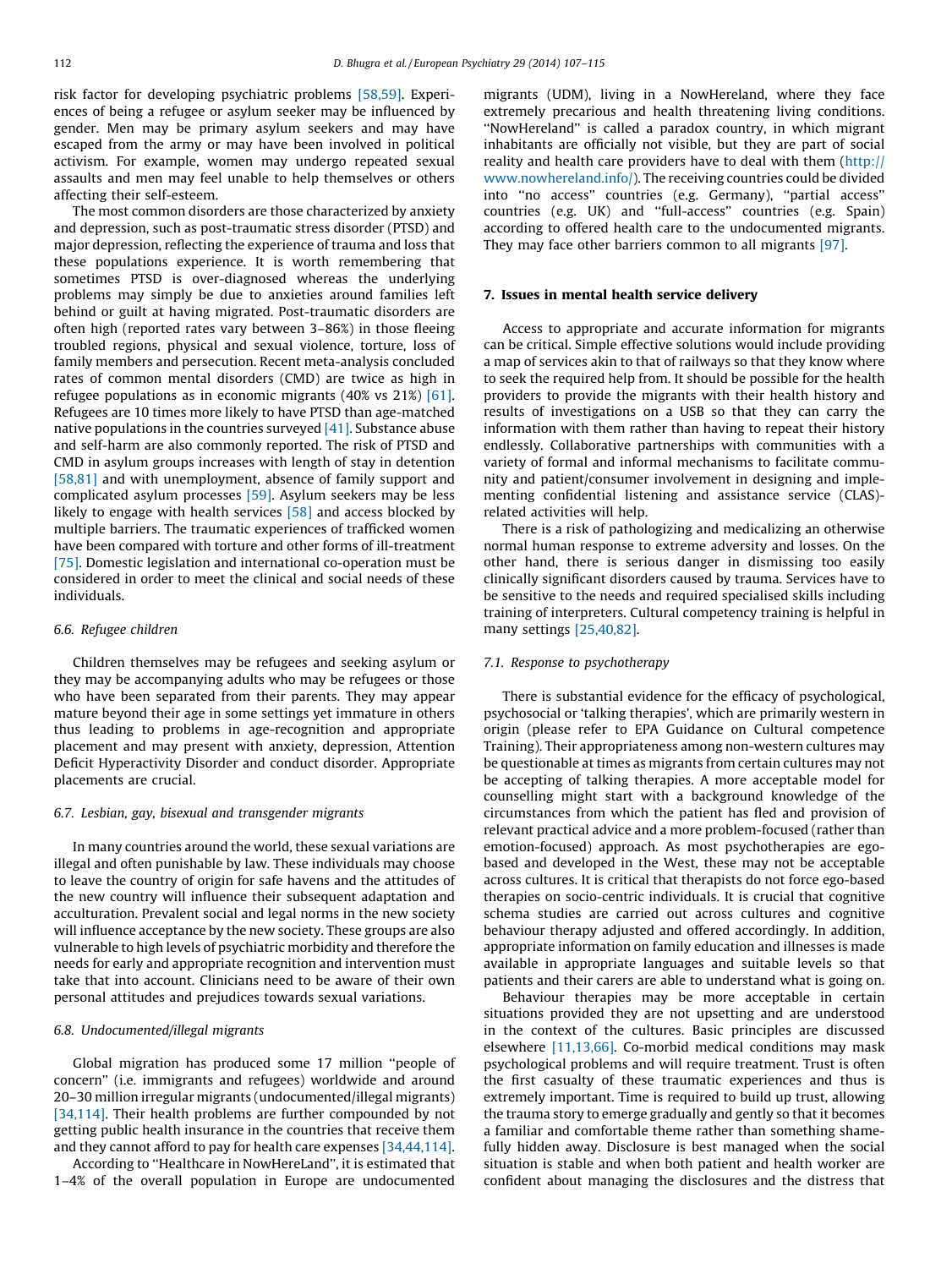may emerge as a result. Incarceration in hospital and enforced treatment may be reminiscent of earlier traumatic experiences, precipitating a resurgence of PTSD symptoms on top of those of the psychosis itself. Risk assessments may be particularly difficult where there are strong cultural and religious taboos regarding discussion of suicide and self-harm. The main aim of mental health and social care should be to provide psychological support, treatment and support to the refugee patient to achieve basic goals and some normalcy in the host society such as attaining stability, education and work opportunities, housing, etc. This requires multi-sector collaboration with social workers, refugee organizations, housing and employment agencies and needs appropriate government and international funding.

#### 7.2. Response to pharmacotherapy

There is considerable evidence to suggest that cultures influence biological factors which affect pharmacokinetics and pharmacodynamics of drugs [\[11,60,72,113\].](#page-7-0) Social and environmental factors which affect metabolism and efficacy of psychiatric medication include gender, ethnicity, enzyme differences, diet and dietary taboos, among others. Ng et al. [\[72\]](#page-8-0) demonstrated that different ethnic groups need different doses of medication as they are likely to develop side effects on small doses due to differences in prevalence of certain enzymes which affect metabolism of drugs. We do not intend to go into details here but would like to caution that cultural and ethnic differences are critical in response to certain psychiatric medications and these must be remembered. Dietary and religious taboos, smoking and alcohol dependence must be explored prior to starting treatment. It is important to start with a small dose and to have a low threshold for identifying and dealing with side effects and provide the patient and their carers as much information on the drugs as possible and to ensure that they have understood it. Attitudes towards medication and also parallel use of complementary medication must be explored and remembered.

#### 8. Policy recommendations

Policy recommendations are complicated by the lack of established aetiological explanations for elevated rates and considerable heterogeneity between cultural groups, by age and sex, and between generations as well as by health care systems and resources.

#### 8.1. Need for training and provisions for culturally sensitive services

These are covered in the EPA Guidance on cultural competency training and development of psychotherapeutic skills. It is essential that psychiatric services are culturally and geographically appropriate and accessible. This means that patients are made to feel welcome by the use of appropriate interpreters, food, religious opportunities, availability of culturally appropriate make-up, etc. Bhugra et al. [\[22\]](#page-7-0) in a randomised controlled trial comparing standardised treatment with treatment by a culturally sensitive non-governmental voluntary agency found that the latter offered more culturally appropriate services which were appreciated more by the patients and their families.

#### 8.2. Good practice in using interpreters

Communicating distress, especially with language barriers, and with varying idioms of distress can be a significant reason for nonengagement and increased levels of dissatisfaction. The need for good use of interpreter services and their availability is critical in providing services which will be used by individuals. There is no doubt that there is a profound danger in using diagnostic tools developed in different countries blindly without taking conceptual equivalence into account. Health services need to be geographically and emotionally accessible.

Failure to provide appropriate interpretation when there is a known language need is indirect discrimination. Translation is an interactive dynamic medium and not mere literal translation. According to Tribe [\[99\]](#page-8-0) the four modes of interpreting are: (1) psychotherapeutic or constructionist, (2) linguistic, (3) the advocate or adversarial/community and (4) cultural broker/ bicultural so that interpreters are aware to prevent withholding information if they feel that sharing something may bring disrepute to the culture. Cultural mediators and culture brokers may be required.

# 8.3. Recommendations

These recommendations were developed using existing policy guidelines and sifting themes from research evidence.

For policy makers:

- 1. there should be clear policies taking into account housing, employment and physical and mental health needs of migrants;
- 2. appropriate resources must be made available to meet their needs;
- 3. appropriate resources for training of professionals across the spectrum should be available;
- 4. public mental health and public education about migration, migrants, their needs and obligations must be part of the communication strategies;
- 5. collection of accurate data and information.

For service providers:

- 1. services should be culturally, geographically and emotionally accessible;
- 2. separate or mainstream services should be decided according to local need;
- 3. cultural competence and diversity training should be part of induction processes;
- 4. local needs to be determined regularly;
- 5. regular audit of services;
- 6. may need to consider cultural mediation, culture broker or other models.

For clinicians:

- 1. clear information and resources should be available;
- 2. cultural awareness and cultural competency training should be a mandatory part of training and be embedded in the curriculum;
- 3. specialist or generalist services need to be discussed according to need and resources;
- 4. cultural training for ALL health professionals is a must.

# 9. Conclusions

There is no doubt that migration itself is a heterogeneous process and carries with it considerable internal and external risks. Some types of migration are more stressful and threatening. Individual responses to the stressors will be determined by a number of factors. Some groups are more vulnerable to developing psychiatric disorders than others and clinicians must be aware of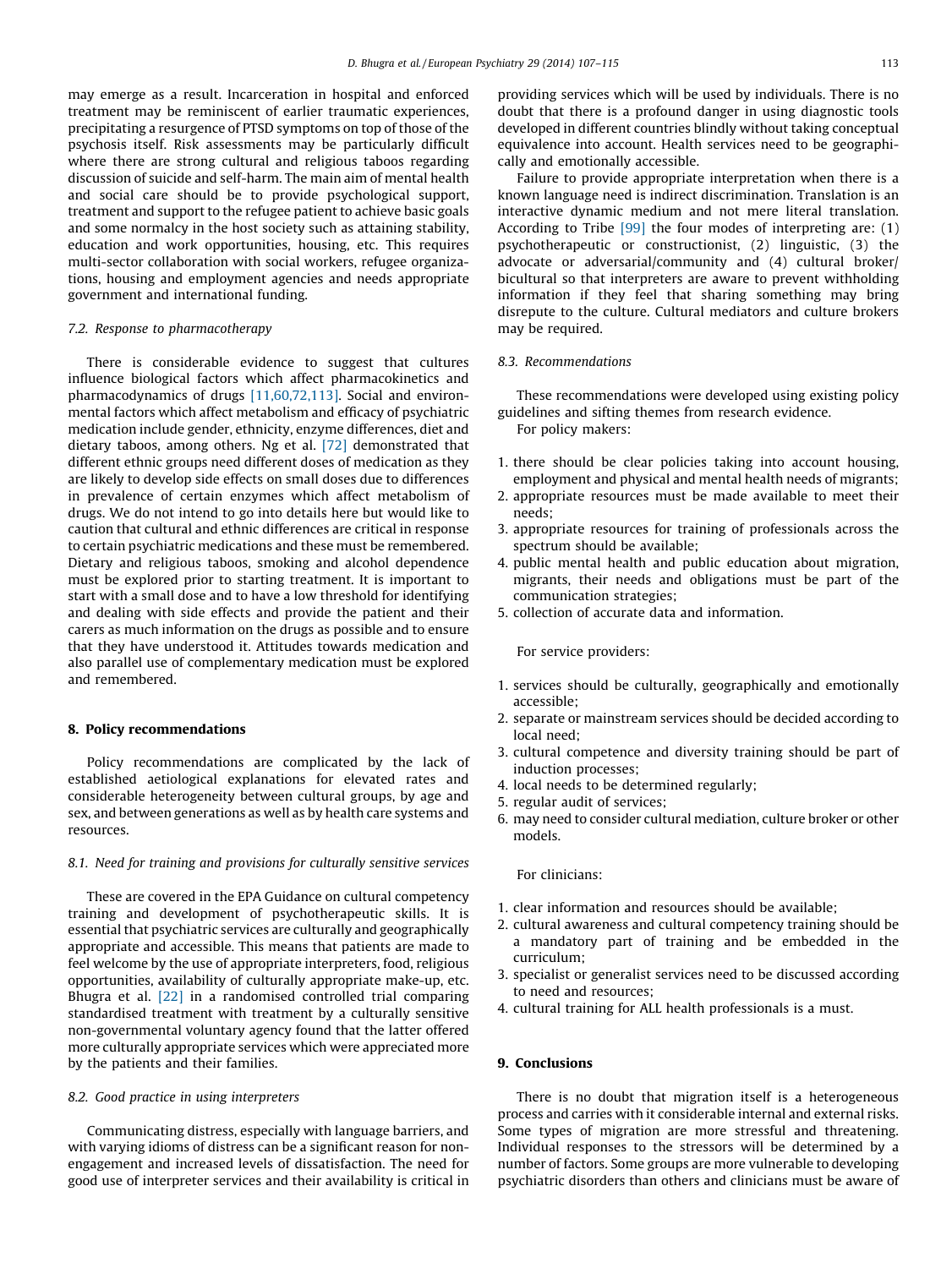<span id="page-7-0"></span>their own personal prejudices and the impact discrimination has on migrants. Migrants will respond differently to pharmacotherapy and to different schools of psychotherapy. Policy makers need to take these variations into account and those who provide health services must respond to local needs which may be very specific to specific groups. Migrants may be running from or running towards specific structures and it is imperative that their experiences are acknowledged and appreciated and responded to accordingly.

# Disclosure of interest

The authors declare that they have no conflicts of interest concerning this article.

#### References

- [1] Aichberger M, et al. Depression in [middle-aged](http://refhub.elsevier.com/S0924-9338(14)00005-4/sbref0005) and older first generation migrants in Europe: results from the Survey of Health, Ageing and [Retirement](http://refhub.elsevier.com/S0924-9338(14)00005-4/sbref0005) in Europe (SHARE). Eur Psychiatry [2010;25\(8\):468–75.](http://refhub.elsevier.com/S0924-9338(14)00005-4/sbref0005)
- [2] Berry JW. Immigration, [acculturation,](http://refhub.elsevier.com/S0924-9338(14)00005-4/sbref0010) and adaptation. Appl Psychol [1997;46\(1\):5–34](http://refhub.elsevier.com/S0924-9338(14)00005-4/sbref0010).
- [3] Berry JW. Conceptual approaches to [acculturation.](http://refhub.elsevier.com/S0924-9338(14)00005-4/sbref0015) In: Chun B-O, Marin G, editors. [Acculturation.](http://refhub.elsevier.com/S0924-9338(14)00005-4/sbref0015) Washington, DC: American Psychological Press; 200[3.](http://refhub.elsevier.com/S0924-9338(14)00005-4/sbref0015) p. [17–27](http://refhub.elsevier.com/S0924-9338(14)00005-4/sbref0015).
- [4] Berry JW. [Acculturation](http://refhub.elsevier.com/S0924-9338(14)00005-4/sbref0020) and identity. In: Bhugra D, Bhui KS, editors. Textbook of cultural psychiatry. [Cambridge:](http://refhub.elsevier.com/S0924-9338(14)00005-4/sbref0020) Cambridge University Press; 2007. p. [169–](http://refhub.elsevier.com/S0924-9338(14)00005-4/sbref0020) [78](http://refhub.elsevier.com/S0924-9338(14)00005-4/sbref0020).
- [5] Bhugra D. Migration and depression. Acta Psychiatr Scand [2003;108\(s418\):](http://refhub.elsevier.com/S0924-9338(14)00005-4/sbref0025) [67–72.](http://refhub.elsevier.com/S0924-9338(14)00005-4/sbref0025)
- [6] Bhugra D. Migration and mental health. Acta Psychiatr Scand [2004;109\(4\):](http://refhub.elsevier.com/S0924-9338(14)00005-4/sbref0030) [243–58.](http://refhub.elsevier.com/S0924-9338(14)00005-4/sbref0030)
- [7] Bhugra D. Culture and self-harm. [Attempted](http://refhub.elsevier.com/S0924-9338(14)00005-4/sbref0035) suicide in South Asians in London. East Sussex: [Psychology](http://refhub.elsevier.com/S0924-9338(14)00005-4/sbref0035) Press Hove; 2004.
- [8] Bhugra D. Cultural identities and cultural [congruency:](http://refhub.elsevier.com/S0924-9338(14)00005-4/sbref0040) a new model for evaluating mental distress in [immigrants.](http://refhub.elsevier.com/S0924-9338(14)00005-4/sbref0040) Acta Psychiatr Scand [2005;111\(2\):84–93](http://refhub.elsevier.com/S0924-9338(14)00005-4/sbref0040).
- [9] Bhugra D, Becker M. Migration: cultural [bereavement](http://refhub.elsevier.com/S0924-9338(14)00005-4/sbref0045) and cultural identity. World Psychiatry [2005;4\(1\):18–24.](http://refhub.elsevier.com/S0924-9338(14)00005-4/sbref0045)
- [10] Bhugra D, Bhui K. Eating disorders in [teenagers](http://refhub.elsevier.com/S0924-9338(14)00005-4/sbref0050) in East London: a survey. Eur Eat Disord Rev [2003;11\(1\):46–57](http://refhub.elsevier.com/S0924-9338(14)00005-4/sbref0050).
- [11] Bhugra D, Bhui K. Ethnic and cultural factors in [psychopharmacology.](http://refhub.elsevier.com/S0924-9338(14)00005-4/sbref0055) In: [Bhattacharya](http://refhub.elsevier.com/S0924-9338(14)00005-4/sbref0055) R, Cross S, Bhugra D, editors. Clinical topics in cultural psychiatry. London: [RCPsych](http://refhub.elsevier.com/S0924-9338(14)00005-4/sbref0055) Press; 2010.
- [12] Bhugra D, Gupta S. Migration in mental health. [Cambridge](http://refhub.elsevier.com/S0924-9338(14)00005-4/sbref0060) University Press; [2011](http://refhub.elsevier.com/S0924-9338(14)00005-4/sbref0060).
- [13] Bhugra D, Tantam D. [Psychotherapy,](http://refhub.elsevier.com/S0924-9338(14)00005-4/sbref0065) culture and ethnicity. Clinical topics in [psychotherapy.](http://refhub.elsevier.com/S0924-9338(14)00005-4/sbref0065) London: Gaskell; 1998: [241–55](http://refhub.elsevier.com/S0924-9338(14)00005-4/sbref0065).
- [14] Bhugra D, et al. First-contact incidence rates of [schizophrenia](http://refhub.elsevier.com/S0924-9338(14)00005-4/sbref0070) in Trinidad and one-year follow-up. Br J Psychiatry [1996;169\(5\):587–92.](http://refhub.elsevier.com/S0924-9338(14)00005-4/sbref0070)
- [15] Bhugra D, et al. Incidence and outcome of [schizophrenia](http://refhub.elsevier.com/S0924-9338(14)00005-4/sbref0075) in whites: African-Caribbeans and Asians in London. Psychol Med [1997;27\(04\):791–8](http://refhub.elsevier.com/S0924-9338(14)00005-4/sbref0075).
- [16] Bhugra D, et al. Attempted suicide in west London: II. [Inter-group](http://refhub.elsevier.com/S0924-9338(14)00005-4/sbref0080) comparisons. Psychol Med [1999;29\(5\):1131–9](http://refhub.elsevier.com/S0924-9338(14)00005-4/sbref0080).
- [17] Bhugra D, et al. Prevalence of bulimic [behaviours](http://refhub.elsevier.com/S0924-9338(14)00005-4/sbref0085) and eating attitudes in [schoolgirls](http://refhub.elsevier.com/S0924-9338(14)00005-4/sbref0085) from Trinidad and Barbados. [2003;40\(3\):409–28](http://refhub.elsevier.com/S0924-9338(14)00005-4/sbref0085).
- [18] Bhugra D, et al. Deliberate self-harm in [adolescents](http://refhub.elsevier.com/S0924-9338(14)00005-4/sbref0090) in West London: sociocultural factors. Eur J Psychiatry [2004;18\(2\):91–8](http://refhub.elsevier.com/S0924-9338(14)00005-4/sbref0090).
- [19] Bhugra D, Craig T, Bhui K. Mental health of [refugees](http://refhub.elsevier.com/S0924-9338(14)00005-4/sbref0095) and asylum seekers. Oxford [University](http://refhub.elsevier.com/S0924-9338(14)00005-4/sbref0095) Press; 2010.
- [20] Bhugra D, et al. WPA [guidance](http://refhub.elsevier.com/S0924-9338(14)00005-4/sbref0100) on mental health and mental health care in migrants. World Psychiatry [2011;10\(1\):2–10](http://refhub.elsevier.com/S0924-9338(14)00005-4/sbref0100).
- [21] Bhugra D, Wojcik W, Gupta S. Cultural [bereavement,](http://refhub.elsevier.com/S0924-9338(14)00005-4/sbref0105) culture shock and culture conflict: [adjustments](http://refhub.elsevier.com/S0924-9338(14)00005-4/sbref0105) and reactions. Migration Ment Health  $2011:139-49.$
- [22] Bhugra D, et al. A [randomised](http://refhub.elsevier.com/S0924-9338(14)00005-4/sbref0110) control trial of assertive outreach versus treatment as usual for black people with severe mental illness. [Epidemiol](http://refhub.elsevier.com/S0924-9338(14)00005-4/sbref0110) Psichiatr Soc [2011;20:83–9](http://refhub.elsevier.com/S0924-9338(14)00005-4/sbref0110).
- [23] Bhui K, et al. Traumatic events: migration [characteristics](http://refhub.elsevier.com/S0924-9338(14)00005-4/sbref0115) and psychiatric [symptoms](http://refhub.elsevier.com/S0924-9338(14)00005-4/sbref0115) among Somali refugees. Soc Psychiatry Psychiatr Epidemiol [2003;38\(1\):35–43.](http://refhub.elsevier.com/S0924-9338(14)00005-4/sbref0115)
- [24] Bhui K, [McKenzie](http://refhub.elsevier.com/S0924-9338(14)00005-4/sbref0120) K, Rasul F. Rates, risk factors and methods of self-harm among minority ethnic groups in the UK: a [systematic](http://refhub.elsevier.com/S0924-9338(14)00005-4/sbref0120) review. BMC Health Serv Res [2007;7:336](http://refhub.elsevier.com/S0924-9338(14)00005-4/sbref0120).
- [25] Bhui K, et al. Cultural [competence](http://refhub.elsevier.com/S0924-9338(14)00005-4/sbref0125) in mental health care: a review of model [evaluations.](http://refhub.elsevier.com/S0924-9338(14)00005-4/sbref0125) BMC Health Serv Res 2007;7:15.
- [26] [Boneham](http://refhub.elsevier.com/S0924-9338(14)00005-4/sbref0130) MA. Ageing and ethnicity in Britain: the case of elderly Sikh women in a Midlands town. J Ethn Migration Stud [1989;15\(3\):447–59](http://refhub.elsevier.com/S0924-9338(14)00005-4/sbref0130).
- [27] Boydell J, et al. Incidence of [schizophrenia](http://refhub.elsevier.com/S0924-9338(14)00005-4/sbref0135) in ethnic minorities in London: ecological study into interactions with environment. BMJ [2001;323\(7325\):](http://refhub.elsevier.com/S0924-9338(14)00005-4/sbref0135) [1336](http://refhub.elsevier.com/S0924-9338(14)00005-4/sbref0135).
- [28] Bruckner B, et al. Charakteristika von [Suizidversuchen](http://refhub.elsevier.com/S0924-9338(14)00005-4/sbref0140) turkischer Migranten im Kanton Basel-Stadt. Resultat der WHO/EURO [Multizenterstudie.](http://refhub.elsevier.com/S0924-9338(14)00005-4/sbref0140) Nervenheilkunde [2011;30\(7\):517–22](http://refhub.elsevier.com/S0924-9338(14)00005-4/sbref0140).
- [29] Burger I, et al. Suicidal [behaviour](http://refhub.elsevier.com/S0924-9338(14)00005-4/sbref0145) in four ethnic groups in The Hague 2002– 2004. Crisis [2009;30:63–7.](http://refhub.elsevier.com/S0924-9338(14)00005-4/sbref0145)
- [30] Cantor-Graae E, Pedersen CB. Risk of schizophrenia in [second-generation](http://refhub.elsevier.com/S0924-9338(14)00005-4/sbref0150) immigrants: a Danish [population-based](http://refhub.elsevier.com/S0924-9338(14)00005-4/sbref0150) cohort study. Psychol Med [2007;37\(4\):485–94.](http://refhub.elsevier.com/S0924-9338(14)00005-4/sbref0150)
- [31] Cantor-Graae E, Selten J-P. [Schizophrenia](http://refhub.elsevier.com/S0924-9338(14)00005-4/sbref0155) and migration: a meta-analysis and review. Am J Psychiatry [2005;162\(1\):12–24](http://refhub.elsevier.com/S0924-9338(14)00005-4/sbref0155).
- [32] Cantor-Graae E, et al. Migration as a risk factor for [schizophrenia:](http://refhub.elsevier.com/S0924-9338(14)00005-4/sbref0160) a Danish population-based cohort study. Br J Psychiatry [2003;182\(2\):117–22](http://refhub.elsevier.com/S0924-9338(14)00005-4/sbref0160).
- [33] Carta MG, et al. [Migration](http://refhub.elsevier.com/S0924-9338(14)00005-4/sbref0165) and mental health in Europe (the state of the mental health in Europe working group: appendix 1). Clin Pract [Epidemiol](http://refhub.elsevier.com/S0924-9338(14)00005-4/sbref0165) Ment Health [2005;1\(1\):13](http://refhub.elsevier.com/S0924-9338(14)00005-4/sbref0165).
- [34] Caulford P, Vali Y. Providing health care to medically uninsured [immigrants](http://refhub.elsevier.com/S0924-9338(14)00005-4/sbref0170) and refugees. Can Med Assoc J 2006;174(9):1253-4
- [35] Cochrane R. Mental illness in [immigrants](http://refhub.elsevier.com/S0924-9338(14)00005-4/sbref0175) to England and Wales: an analysis of mental hospital admissions, 1971. Soc Psychiatry [1977;12\(1\):25–35](http://refhub.elsevier.com/S0924-9338(14)00005-4/sbref0175).
- [36] Cochrane R, Bal SS. Ethnic density is unrelated to incidence of [schizophrenia.](http://refhub.elsevier.com/S0924-9338(14)00005-4/sbref0180) Br J Psychiatry [1988;153\(3\):363–6.](http://refhub.elsevier.com/S0924-9338(14)00005-4/sbref0180)
- [37] Cochrane R, Bal SS. Mental hospital admission rates of [immigrants](http://refhub.elsevier.com/S0924-9338(14)00005-4/sbref0185) to England: a [comparison](http://refhub.elsevier.com/S0924-9338(14)00005-4/sbref0185) of 1971 and 1981. Soc Psychiatry Psychiatr Epidemiol [1989;24\(1\):2–11](http://refhub.elsevier.com/S0924-9338(14)00005-4/sbref0185).
- [38] Cochrane R, Bal SS. Patterns of alcohol [consumption](http://refhub.elsevier.com/S0924-9338(14)00005-4/sbref0190) by Sikh, Hindu and Muslims seen in West Midlands. Br J Addict [1990;85:759–76](http://refhub.elsevier.com/S0924-9338(14)00005-4/sbref0190).
- [39] [Cochrane](http://refhub.elsevier.com/S0924-9338(14)00005-4/sbref0195) R, Howell M. Drinking patterns of black and white men in the West Midlands. Soc Psychiatry Psychiatr Epidemiol [1995;30\(3\):139–46](http://refhub.elsevier.com/S0924-9338(14)00005-4/sbref0195).
- [40] Cross TL, et al. Towards a culturally competent system of care: a [monograph](http://refhub.elsevier.com/S0924-9338(14)00005-4/sbref0200) on effective services for minority children who are severely [emotionally](http://refhub.elsevier.com/S0924-9338(14)00005-4/sbref0200) disturbed. [Washington](http://refhub.elsevier.com/S0924-9338(14)00005-4/sbref0200) DC: CASSP Technical Centre; 1989.
- [41] Fazel M, Wheeler J, Danesh J. [Prevalence](http://refhub.elsevier.com/S0924-9338(14)00005-4/sbref0205) of serious mental disorder in 7000 refugees resettled in western countries: a [systematic](http://refhub.elsevier.com/S0924-9338(14)00005-4/sbref0205) review. Lancet [2005;365\(9467\):1309–14.](http://refhub.elsevier.com/S0924-9338(14)00005-4/sbref0205)
- [42] Fearon P, et al. Incidence of [schizophrenia](http://refhub.elsevier.com/S0924-9338(14)00005-4/sbref0210) and other psychoses in ethnic [minority](http://refhub.elsevier.com/S0924-9338(14)00005-4/sbref0210) groups: results from the MRC AESOP Study. Psychol Med [2006;36\(11\):1541–50](http://refhub.elsevier.com/S0924-9338(14)00005-4/sbref0210).
- [43] Garssen M, [Hoogenboezem](http://refhub.elsevier.com/S0924-9338(14)00005-4/sbref0215) J, Kerkhof A, [Suicide among migrant populations] and native Dutch in The [Netherlands\].](http://refhub.elsevier.com/S0924-9338(14)00005-4/sbref0215) Ned Tijdschr Geneeskd [2006;150\(39\):2143.](http://refhub.elsevier.com/S0924-9338(14)00005-4/sbref0215)
- [44] [Gerritsen](http://refhub.elsevier.com/S0924-9338(14)00005-4/sbref0220) AA, et al. Use of health care services by Afghan: Iranian, and Somali refugees and asylum seekers living in The [Netherlands.](http://refhub.elsevier.com/S0924-9338(14)00005-4/sbref0220) Eur J Public Health [2006;16\(4\):394–9.](http://refhub.elsevier.com/S0924-9338(14)00005-4/sbref0220)
- [45] Grüsser SMet al. [Immigration-associated](http://refhub.elsevier.com/S0924-9338(14)00005-4/sbref0225) variables and substance dependence. J Stud Alcohol Drugs [2005;66\(1\):98.](http://refhub.elsevier.com/S0924-9338(14)00005-4/sbref0225)
- [46] Harrison GGC, Brewin J, Cantwell R, Dallin T, Fox R, Jones P, et al. [Increased](http://refhub.elsevier.com/S0924-9338(14)00005-4/sbref0230) incidence of [psychiatric](http://refhub.elsevier.com/S0924-9338(14)00005-4/sbref0230) disorders in migrants from the Caribbean to the UK. Psychol Med [1997;27:799–806](http://refhub.elsevier.com/S0924-9338(14)00005-4/sbref0230).
- [47] Heinz A, Kluge U. Mental health in different groups of [migrants](http://refhub.elsevier.com/S0924-9338(14)00005-4/sbref0235) and ethnic minority within Europe and beyond: Regional and [cross-national](http://refhub.elsevier.com/S0924-9338(14)00005-4/sbref0235) challenges and [approaches](http://refhub.elsevier.com/S0924-9338(14)00005-4/sbref0235) in research, practice and training. Eur Psychiatry [2012;27:S1–3.](http://refhub.elsevier.com/S0924-9338(14)00005-4/sbref0235)
- [48] Hickling FW, [Rodgers-Johnson](http://refhub.elsevier.com/S0924-9338(14)00005-4/sbref0240) P. The incidence of first contact schizophrenia in Jamaica. Br J Psychiatry [1995;167\(2\):193–6.](http://refhub.elsevier.com/S0924-9338(14)00005-4/sbref0240)
- [49] Hjern A, Allebeck P. Suicide in first and second generation [immigrants](http://refhub.elsevier.com/S0924-9338(14)00005-4/sbref0245) to Sweden: a [comparative](http://refhub.elsevier.com/S0924-9338(14)00005-4/sbref0245) study. Soc Psychiatry Psychiatr Epidemiol [2002;37:423–9.](http://refhub.elsevier.com/S0924-9338(14)00005-4/sbref0245)
- [50] Hjern A, Allebeck P. Alcohol related disorders in first and second [generation](http://refhub.elsevier.com/S0924-9338(14)00005-4/sbref0250) [immigrants](http://refhub.elsevier.com/S0924-9338(14)00005-4/sbref0250) in Sweden: a national cohort study. Addiction 2004;99: [229–36.](http://refhub.elsevier.com/S0924-9338(14)00005-4/sbref0250)
- [51] Hofstede GH. Culture's [consequences:](http://refhub.elsevier.com/S0924-9338(14)00005-4/sbref0255) comparing values, behaviors, institutions and [organizations](http://refhub.elsevier.com/S0924-9338(14)00005-4/sbref0255) across nations. Sage; 2001.
- [52] Holling H, et al. Assessing [psychopathological](http://refhub.elsevier.com/S0924-9338(14)00005-4/sbref0260) problems of children and [adolescents](http://refhub.elsevier.com/S0924-9338(14)00005-4/sbref0260) from 3–17 years in a nationwide [representative](http://refhub.elsevier.com/S0924-9338(14)00005-4/sbref0260) sample. Eur Child Adolesc Psychiatry [2008;17\(Suppl.](http://refhub.elsevier.com/S0924-9338(14)00005-4/sbref0260) 1):34–41.
- [53] Jenkins RLG, [Bebbington](http://refhub.elsevier.com/S0924-9338(14)00005-4/sbref0265) P, Brugha T, Farrell M, Gill B, Meltzer H. The National [Psychiatric](http://refhub.elsevier.com/S0924-9338(14)00005-4/sbref0265) Morbidity Survey of Great Britain - initial findings from the household survey. Psychol Med [1997;27:775–89](http://refhub.elsevier.com/S0924-9338(14)00005-4/sbref0265).
- [54] Kirkbride J, Jones P. [Epidemiological](http://refhub.elsevier.com/S0924-9338(14)00005-4/sbref0270) aspects of migration and mental illness. In: Bhugra D, Gupta S, editors. Migration and mental health. [Cambridge](http://refhub.elsevier.com/S0924-9338(14)00005-4/sbref0270) [University](http://refhub.elsevier.com/S0924-9338(14)00005-4/sbref0270) Press; 2011.
- [55] Kirkbride JB, et al. Testing the [association](http://refhub.elsevier.com/S0924-9338(14)00005-4/sbref0275) between the incidence of schizophrenia and social capital in an urban area. Psychol Med [2008;38\(8\):1083–](http://refhub.elsevier.com/S0924-9338(14)00005-4/sbref0275) [94.](http://refhub.elsevier.com/S0924-9338(14)00005-4/sbref0275)
- [56] Koch E, et al. Patienten mit [Migrationshintergrund](http://refhub.elsevier.com/S0924-9338(14)00005-4/sbref0280) ini stationar-psychiatrischen Einrichtungen - Pilotstudie der [Arbeitsgruppe](http://refhub.elsevier.com/S0924-9338(14)00005-4/sbref0280) 'Psychiatrie und Migration' der [Bundesdirektorenkonferenz.](http://refhub.elsevier.com/S0924-9338(14)00005-4/sbref0280) Nervenarzt 2008;328–39.
- [57] [Kupersmidt](http://refhub.elsevier.com/S0924-9338(14)00005-4/sbref0285) JB, Martin SL. Mental health problems of children of migrant and seasonal farm workers: a pilot study. J Am Acad Child Adolesc [Psychiatry](http://refhub.elsevier.com/S0924-9338(14)00005-4/sbref0285) [1997;36\(2\):224–32.](http://refhub.elsevier.com/S0924-9338(14)00005-4/sbref0285)
- [58] Laban CJ, et al. Impact of a long asylum procedure on the [prevalence](http://refhub.elsevier.com/S0924-9338(14)00005-4/sbref0290) of psychiatric disorders in Iraqi asylum seekers in The [Netherlands.](http://refhub.elsevier.com/S0924-9338(14)00005-4/sbref0290) J Nerv Ment Dis [2004;192\(12\):843–51](http://refhub.elsevier.com/S0924-9338(14)00005-4/sbref0290).
- [59] Laban CJ, et al. The impact of a long asylum [procedure](http://refhub.elsevier.com/S0924-9338(14)00005-4/sbref0295) on quality of life: disability and physical health in Iraqi asylum seekers in the [Netherlands.](http://refhub.elsevier.com/S0924-9338(14)00005-4/sbref0295) Soc Psychiatry Psychiatr Epidemiol [2008;43\(7\):507–15](http://refhub.elsevier.com/S0924-9338(14)00005-4/sbref0295).